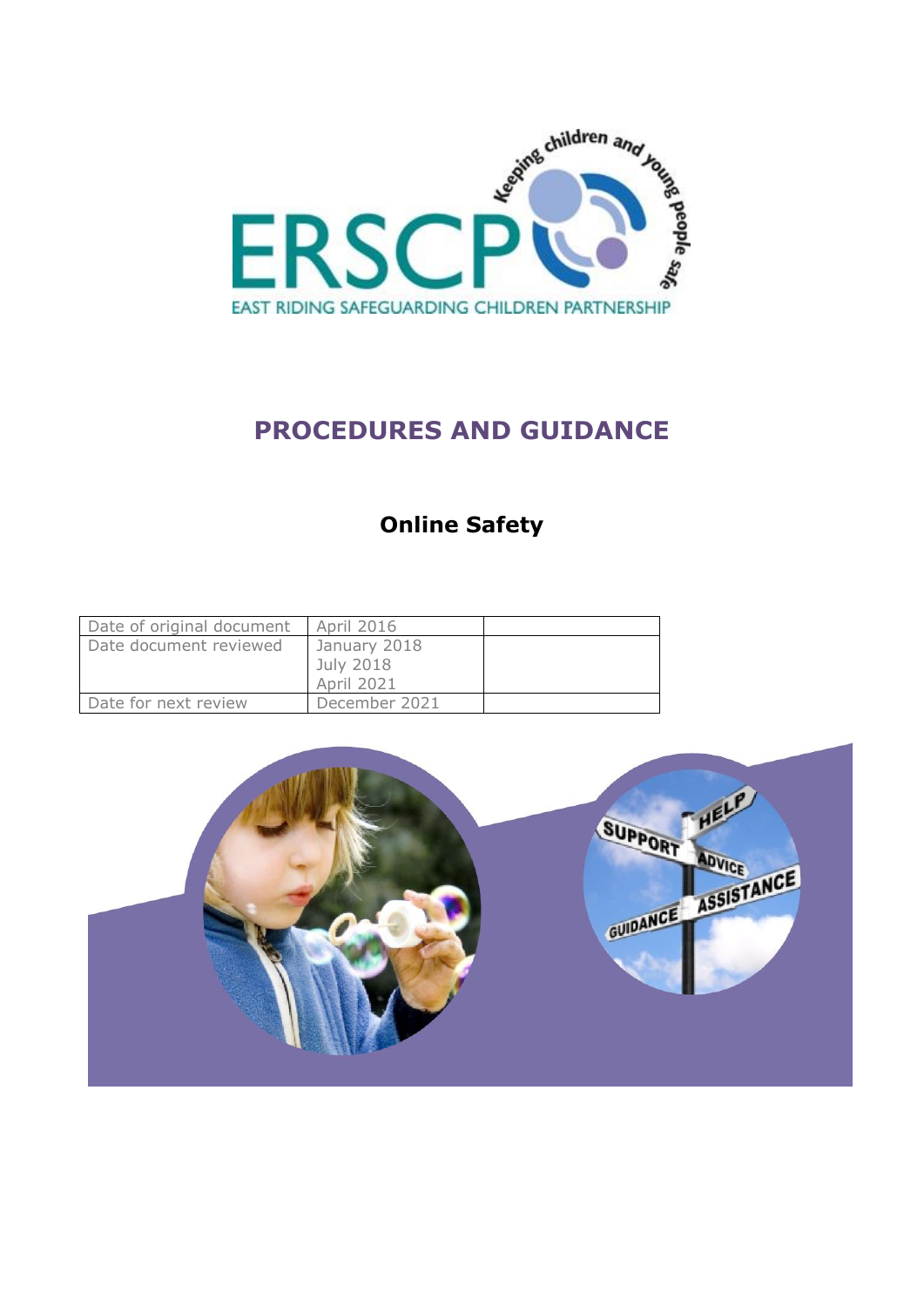#### **EAST RIDING SAFEGUARDING CHILDREN BOARD**

#### **Online Safety Procedures and Guidance**

### **1 Introduction**

- 1.1 The East Riding Safeguarding Children Partnership takes seriously its statutory role to ensure that all member agencies co-operate to safeguard and promote the welfare of children and young people in the East Riding of Yorkshire and to ensure that they are effective in doing so.
- 1.2 The rapid growth of the internet, social networking and of electronic technologies generally has opened up a new world of exciting opportunities for many children and young people. Through the internet and mobile technology it is possible for them to have access to almost unlimited information worldwide, to be entertained and, through social networking sites to contact and socialise with other young people. Alongside the benefits there are also significant risks, and whilst many children and young people are very competent in using such technologies, their knowledge, as well as their parents/carers of the risks should be strengthened.
- 1.3 The risks to children and young people are various but the East Riding Safeguarding Children Board is committed to ensuring that children and young people are kept safe from a range of dangers, including but not limited to:
	- Sexual Exploitation
	- Criminal Exploitation including County Lines
	- Bullying, including cyber based or prejudiced based bullying
	- Impact of technologies on sexual behaviour
	- Radicalisation and Extremism
	- **Substance Misuse**
	- Self-Harm and Suicide
	- Eating Disorders
	- Online Gambling
	- Online Gaming
	- Modern day slavery/human trafficking
- 1.4 These procedures and guidance provide the Online Safety framework for member agencies of the ERSCP together with other partners and organisations to work with children and young people, together with their parents or carers, in order that they can be safe when online or using technologies.
- 1.5 Being safe online is not simply a matter of technology and, as such, the procedures and guidelines encourage a comprehensive approach to on line safety in which children and young people are kept safe by sound policies that inform technical standards. It sits alongside a programme of education which develops and sustains safe on line behaviour. This document will be monitored by the ERSCP to ensure that it remains relevant to its aims as information technology changes and evolves.

# **2 Strategic Aim**

2.1 The implementation of these procedures and guidance, along with the over-arching strategy, will be monitored through the ERSCP Contextual Safeguarding Strategic Group.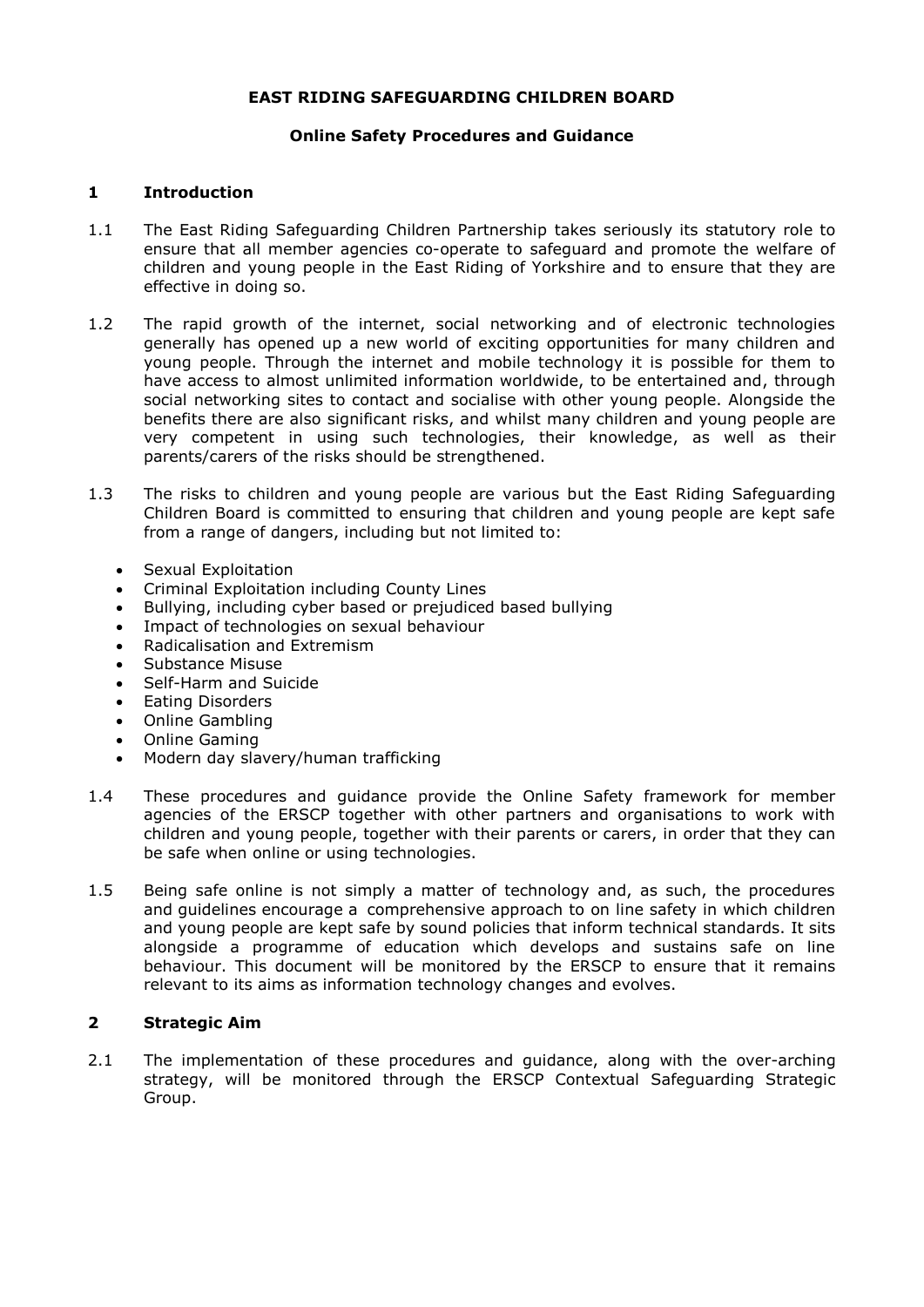# **3 Reporting Safeguarding Concerns**

- 3.1 If professionals or members of the public are worried about a child or young person or think they might be at risk of harm, abuse or neglect they should contact the ERYC Children's Safeguarding Hub (SaPH) (01482) 395500 who will listen to the concern and decide what action needs to be taken.
- 3.2 Where concerns relate to allegations of harm by a professional, volunteer or foster carer to a child, a discussion should be held with the Local Authority Designated Officer (01482) 396996. There is a specific guidance document relating to allegations of abuse made against adults working with children and these can be accessed [here.](http://www.erscb.org.uk/professionals-and-volunteers/procedures-and-guidance/)

# **4 Agency Online Safety Policies**

- 4.1 All online safety policies should have a foundation of agreed policies that direct all agencies, including the voluntary and community sector, parents/carers and children and young people in the use of the internet.
- 4.2 Policies should include:
	- Acceptable use procedures, where applicable
	- Internet filtering procedures
	- Referral and reporting procedures through an incident flow chart
	- Education and Training
- 4.4 These should be interpreted into online safety policies that can be applied to schools and all agencies who work directly with children and young people.
- 4.5 Access to the internet must be through equipment and connections that allow for a good level of protection, filtering, and professional/parental control accepting that this will be challenging when applying it to online devices. The strategy establishes what the standard will be and how agencies and individual families can enable this.

#### **5 Acceptable Use and Behaviour Policies (AUP)**

5.1 Acceptable Use Policies promote responsible use of the internet and online devices by ensuring that users are safe and not exposed to any damaging material and those systems are protected from accidental or deliberate misuse. They will apply to professional staff, volunteers, children and young people. AUP's will also cover all aspects of social networking which may include posts uploaded in the private lives of staff members but linked to information within the school or agency.

#### 5.2 Agencies should;

- Twice yearly review and update their AUP
- Ensure that every user who works with children, young people and parents/carers, where applicable, are aware of the AUP, and accept and understand it.
- Ensure that professionals, volunteers, parents/carers and children and young people are aware of how to report and refer incidents.
- Provide advice and guidance to parents/carers on how to protect their child at home and in the community.
- 5.3 In addition to Acceptable Use Policies which focus on responsible use of the internet and online devices, Acceptable Behaviour Policies apply where there are concerns relating to inappropriate relationships between those who work with children and adults as outlined in the Sexual Offences Act 2003, namely: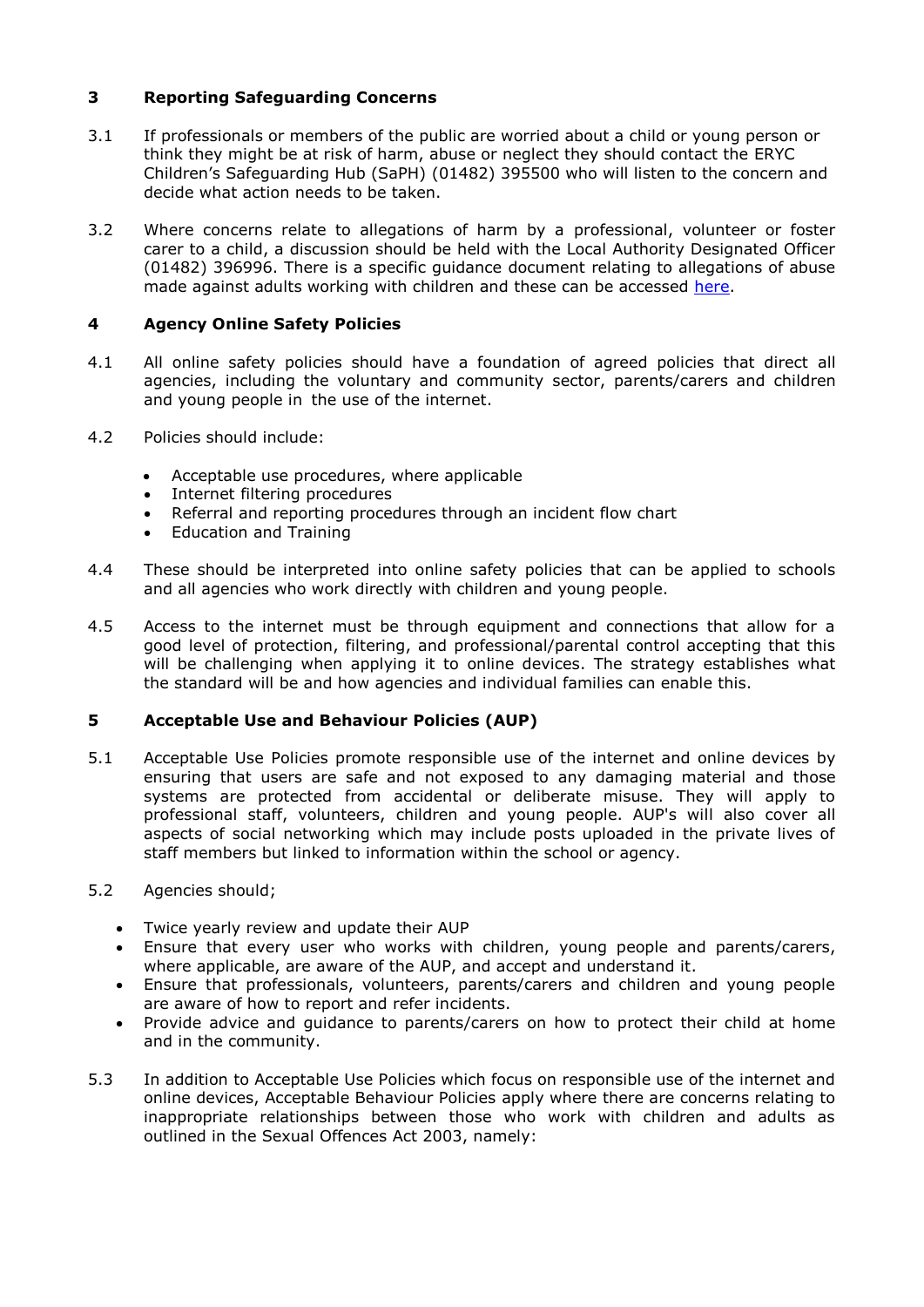- Having a sexual relationship with a child under 18 if the adult is in a position of trust in respect of that child, even if the relationship is said to be consensual (Sections 16-19, Sexual Offences Act 2003);
- 'Grooming', i.e. meeting a child under 16 with intent to commit a relevant offence (Section 15, Sexual Offences Act 2003);
- Other 'grooming' behaviour giving rise to concerns of a broader child protection nature (e.g. inappropriate text/email messages or images, gifts, socialising, use of social media etc);
- Possession of indecent images of children or use of the internet to access indecent images of children)

# **6 Filtering and Parental Controls**

- 6.1 Internet providers in the UK, such as KCom, BT, Sky, TalkTalk and Virgin Media provide their customers with free parental controls which can be activated at any time. They also provide helpful video guides to assist in downloading and setting-up the controls offered by the provider. Staff are available to give advice to help parents and carers, including children and young people, to access this support and become familiar with changes in settings.
- 6.2 We know that children, particularly younger children, can be bothered by things they see online, and filters can be a helpful tool in reducing the chances of coming across something upsetting. It should be remembered that filtering is only part of the solution.
- 6.3 The internet has become a key learning tool for schools, it is therefore important to provide right balance between providing a web filtering solution which helps to protect, but that still gives freedom to work without limits. The Councils schools filtering system provides different categories of access for pupils (including different levels for different key stages), staff and administrators. The system also allows for instantaneous blocking and unblocking of sites from the school premise without affecting the core white and black listed filtering.
- 6.4 No filter or parental control tool is 100% effective, and many of the risks that children and young people face online are because of their own and other's behaviour. It is therefore important to talk to children and young people about staying safe online and making sure they know that they can turn to a safe adult if they get into any difficulty.
- 6.5 Other services that are popular with children and young people also provide tools that are helpful to activate in addition to filters. Find out more about YouTube Safety Mode, Google SafeSearch, 4OD Parental Control, BBC iPlayer Parental Guidance Lock, ITV Player PIN number protection and Sky Go Parental Controls.

#### Devices that connect to your home internet

6.6 In addition to content filtering offered by an Internet Service Provider, many devices such as games consoles, smartphones and tablets have their own parental controls, for example to limit spending or restrict access to apps based on age rating. Likewise, many web browsers have built-in tools and features to help control the kinds of content users can view.

#### Staying safe when out and about

6.7 If children and young people are taking their devices out of the home, it is worth bearing in mind that they could connect to public WiFi, for example, in a shop, cafe or restaurant. Look out for the Friendly WiFi symbol which shows that the WiFi has filters in place to limit access to pornographic content.